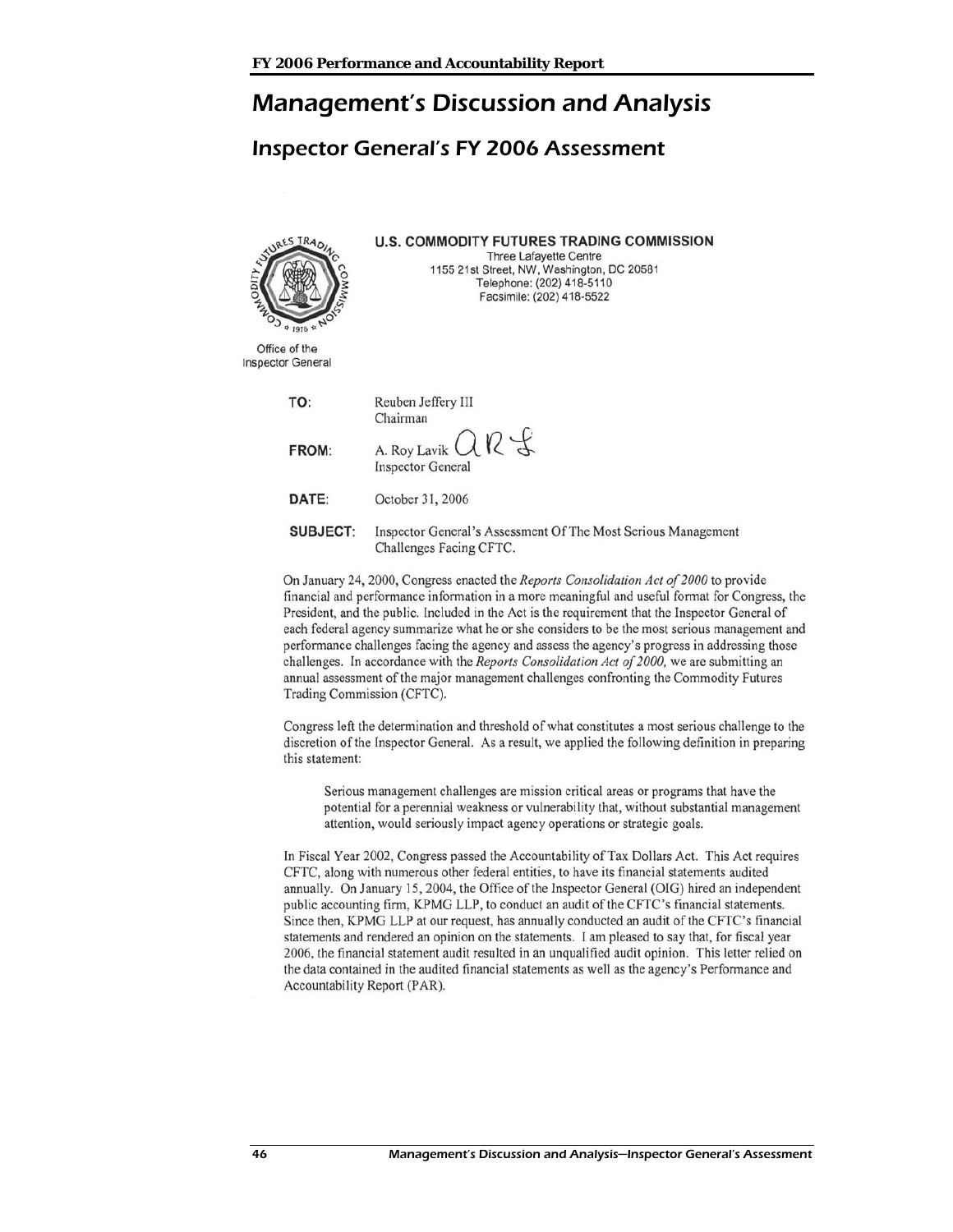### **SERIOUS MANAGEMENT CHALLENGES**

The OIG reviewed all the management challenges listed by program areas as well as external challenges mentioned in the PAR. As a result of our review, the OIG concludes that management fairly stated the challenges faced by the agency and identified in the PAR. Nonetheless, the OIG identifies two management challenges that we consider to be the most serious challenges facing the agency. Although the PAR identified challenges by program areas, the OIG adopted a broader, agency-wide perspective in selecting two management challenges.

We acknowledge the significant accomplishments listed in the PAR generated by the historically low full-time-equivalent staff (approximately 462 FTEs) employed at the agency during this recent fiscal year. As mentioned in the OIG's management challenges of last year, we expressed our concern about

How the agency handles unanticipated events such as market disruptions and FCM bankruptcies will be closely watched by a worldwide audience.

During the recent fiscal year the agency was able to successfully handle three major market events: the Refco LLC. case, MotherRock LP case, and the Amaranth Advisors LLC. case. Consequently, we are encouraged that the agency appears to have established appropriate procedures for these types of market events and proactively strengthened agency policies that foster customer and market protection objectives.

However, in the present instance, based on our familiarity with the agency and our review of current industry trends, we have identified the following potential management challenges faced by the agency. Industry Consolidations and Exchange Trading Revolutions will stress the regulatory resolve of the CFTC in allocating its staff to its market oversight mission mandated by Congress.

#### **Industry Consolidations**

Recently, the two largest floor based derivatives exchanges have agreed to merge. This consolidation wave in the derivatives industry will likely continue and combined with the trend towards demutualization in ownership result in fewer non-publicly traded exchanges. Consequently, the CFTC will have to evaluate its decisions and actions relative to other regulatory agencies such as the SEC and others (exchange shareholders, non-U.S. regulators and other stakeholders) that are now directly affected by actions undertaken by the CFTC affecting the consolidated entity. Active consultation with members of the President's Working Group on Financial Markets will be essential in order to effectively address any unanticipated market disruptions.

### **Exchange Trading Revolutions**

The passage of the Commodity Futures Modernization Act on December 15, 2000 fundamentally changed the role of the CFTC from a prescriptive regulator to more of a principles based regulator. Since then the sheer volume of on exchange trading of derivatives has grown dramatically to over 2 billion derivative contracts traded annually on U.S. based exchanges.

#### $\overline{2}$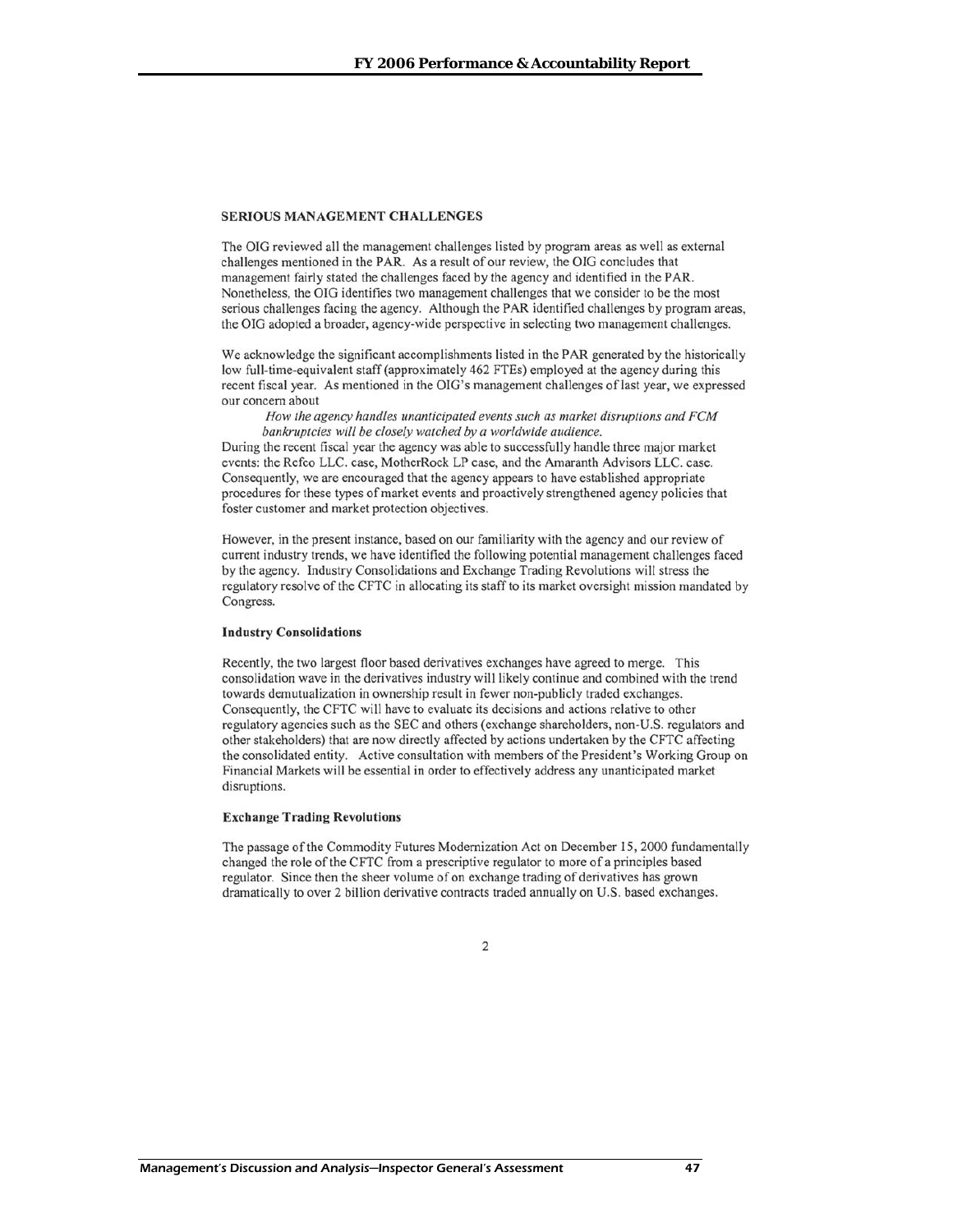Along with this tremendous growth in trading volume we have witnessed structural changes in the industry that challenge the flexibility and resourcefulness of the regulatory paradigm ushered in by the CFMA. Recently the agency has responded to these changes by expanding its views on best practices issues such as corporate governance which may foster greater responsiveness to exchange stakeholders.

Further the agency has historically relied on floor based surveillance of derivatives markets which now are rapidly dwindling in trading volume prominence. Currently over sixty percent of exchange traded derivatives are conducted on an electronic platform. This raises the question of whether the agency has the information technology infrastructure and staff to efficiently and effectively conduct timely surveillance of these dynamic and economically essential global markets.

These aforementioned challenges will be magnified should the agency fail to secure sufficient budgetary resources to mitigate its nearly twelve month old hiring freeze. Nonetheless, we are encouraged that the agency has judiciously allocated its budgetary resources to the three goals stated in the PAR. We are optimistic that the two key management challenges that we have identified can be managed by the agency in the near future. We look forward to contributing in identifying inefficiencies that can be avoided so that the agency will continue to wisely allocate its resources to meet its congressionally mandated mission.

When necessary, the OIG has worked with the Government Accountability Office to examine aspects of the agency's operations that members of Congress have expressed a particular interest in understanding, such as the agency's handling of Civil Monetary Penalties, its surveillance of the energy markets and review of hedge funds. The OIG will continue to provide an independent and constructive review of agency operations so that the agency can continue to improve its performance in maintaining the integrity and usefulness of the products offered by the futures industry.

The OIG takes its mission and authority seriously and remain committed to promote integrity, accountability, and transparency at this agency.

3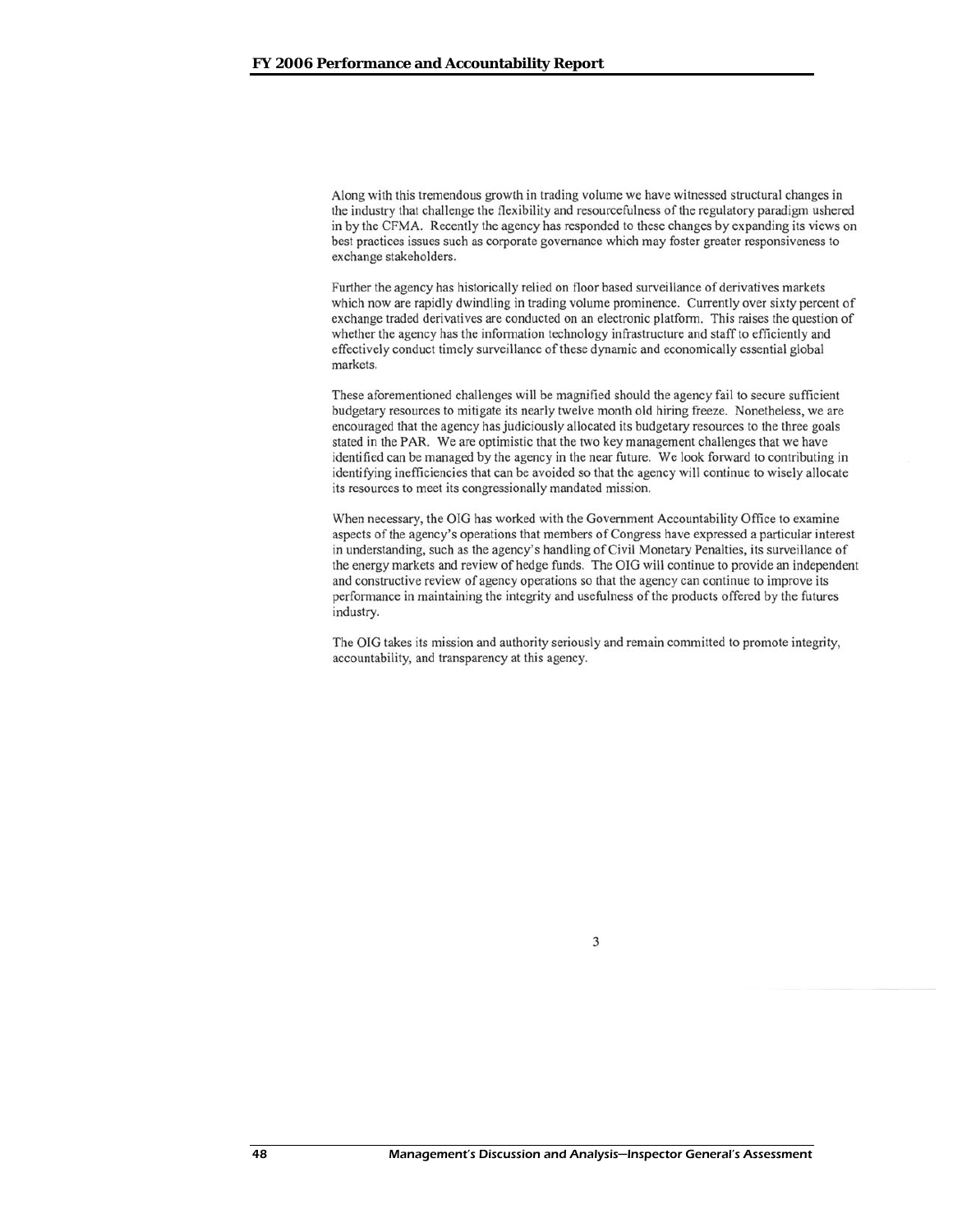# Management Addresses Inspector General's FY 2005 Assessment

In the FY 2005 Performance and Accountability Report, the Inspector General identified two "serious management challenges" facing the Commission: 1) Human Resource Planning, and 2) Challenges in the Marketplace.

The following is the Inspector General's FY 2005 assessment for each challenge and the Commission's actions taken in FY 2006 to address these challenges.

# Challenge #1, Human Resource Planning

# FY 2005 IG Assessment:

*"Last year, we highlighted the forthcoming human resource challenge likely to be faced by the agency in FY 2006. This year that challenge is ever more apparent. By March 2006, current estimates are that over 20 percent of CFTC staff including 28 percent of the agency's leadership positions will be eligible for retirement. Consequently, based on these factors, this is a significant challenge faced by a relatively small Federal agency which will necessitate careful planning by management. The OIG is heartened by the agency's decision to establish a Human Capital Team to catalogue current skills of existing employees and propose possible pathways for meeting this potential deficit that is likely to occur in the next six months. We look forward to the agency successfully accommodating the approaching wave of employee retirements without materially disrupting the performance of the agency."* 

# FY 2006 Actions Taken or Actions in Progress:

• To assure high-level attention to human capital planning issues on an ongoing basis, agency leadership directed the formation of the Pay Parity Governance Committee (PPGC), in March 2006. The PPGC is a permanent body with rotating membership from all offices, divisions, and regions and is charged with identifying, studying, and recommending solutions to agency human resources challenges, particularly those that may be positively affected by pay parity. It focuses on effective use of the agency's authority to seek total compensation parity with the other Federal financial regulators, as provided by the 2002 amendments to the CEA, in support of attracting, retaining, and developing agency talent. The Office of Human Resources (OHR) provides two technical representatives to support committee research and communications. By meeting weekly since March of 2006, the PPGC has made significant progress by completing its initial project to prepare a compensation philosophy that will guide future pay parity program choices and to update the agency performance management system so it can support the move to a modern pay-for-performance system. These initiatives will provide the requisite foundation of an improved ability to account for and reward results, which will in turn support effective implementation of programs to strategically manage agency human capital assets.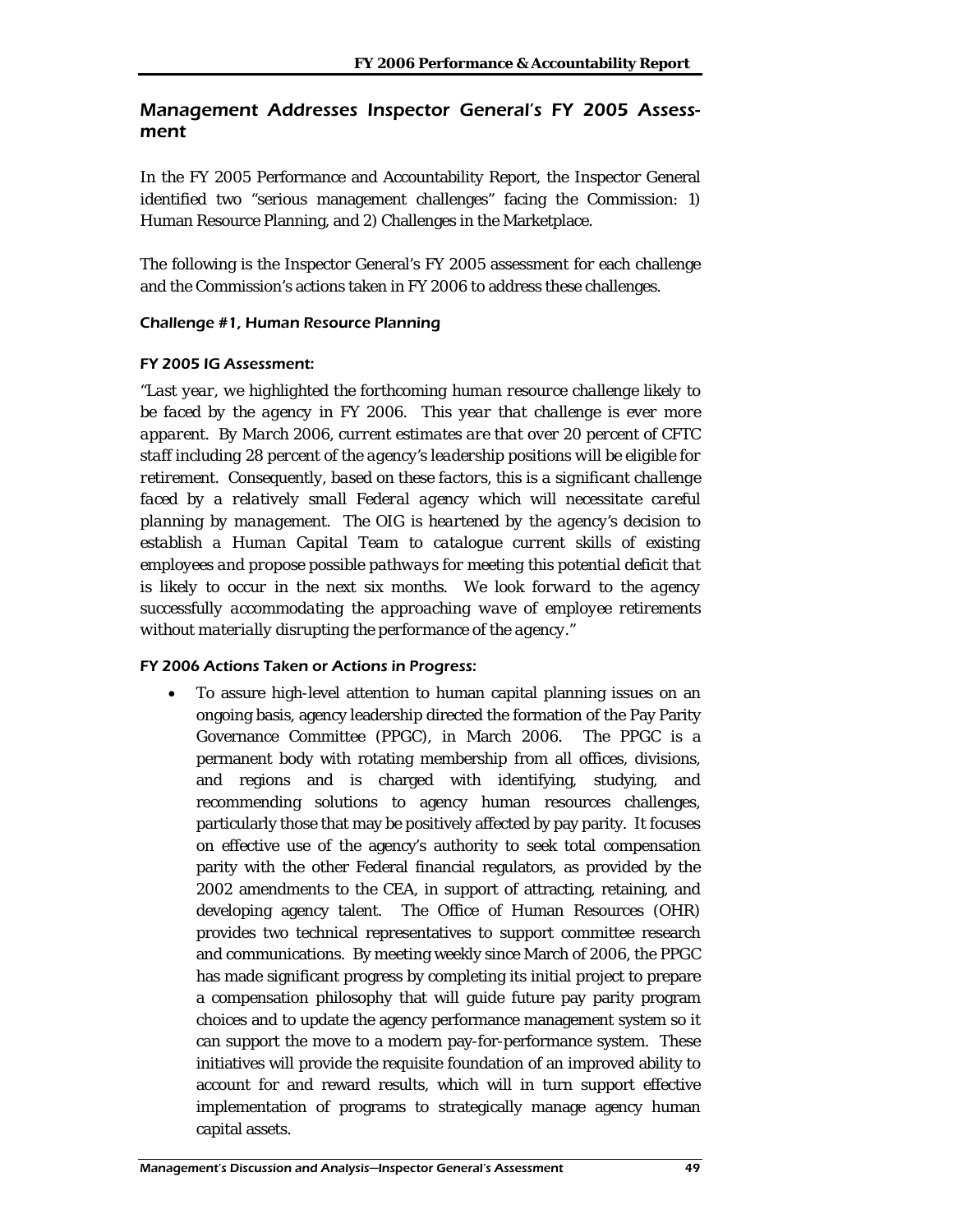### **FY 2006 Performance and Accountability Report**

- Based on the successful launch of the Strategic Workforce Planning Survey system in 2005, OHR has worked with managers to help them act on that objective and provided quantitative data that details the areas and timeframes in which they stand to lose specific types and levels of mission critical employee job competencies through retirements or other attrition. By providing assistance in the use of the online Talent Management Action Plan template, OHR has encouraged planning and responsive action by managers to close the potential talent gaps in their units, since the tool facilitates creation of targeted, prioritized human capital plans down to the level of individual work units. At the same time, OHR and the Office of Information and Technology Services (OITS) have met regularly during the year to enhance the reporting capability of the Strategic Workforce Planning Survey system, so that managers will continue to receive data on competencies at risk of loss. Finally, OHR and OITS supported the first annual update by employees of their online self-assessment surveys, so that the inventory of employee job competencies available to meet the agency mission remains up to date.
- In addition to aiding individual offices and divisions and their subunits to create specific action plans, OHR has acted to address human resource challenges that apply across the agency. Armed with data on trends such as the potential of 40 percent of CFTC supervisory and managerial personnel to retire by 2009, OHR has rolled out a customized suite of online managerial courses from Harvard Business School Publishing and prepared, during FY 2006, to provide all employees with the Skillsoft online training facility. By funding these initiatives, agency management has acted to train employees in the managerial skills required to close the gap in this crucial agency competency that would otherwise develop due to inevitable retirements.
- OHR staff have continued to represent the agency on the Financial Regulatory Agency Group, comprised of Human Resources staff from the financial regulatory agencies that, like the CFTC, must seek comparability with one another under their legislative authority to offer pay and benefits outside of the normal limitations of Title 5 of the U.S. Code that apply to General Schedule and Senior Executive Service positions. These contacts assure that OHR maintains current awareness of pay parity issues, knowledge that is vital to supporting use of the CFTC pay parity authority as a mainstay of strategic planning to compete for mission-critical skills over time.
- OHR staff continue to implement administrative improvements that will speed the recruitment of replacements for retiring employees, when directed. These include online systems that speed security and suitability checks on candidates for employment and support more efficient administrative processes. Examples include the project now underway to convert to the government-wide system of electronic Official Personnel Folders under the Office of Personnel Management's Enterprise Human Resources Integration program.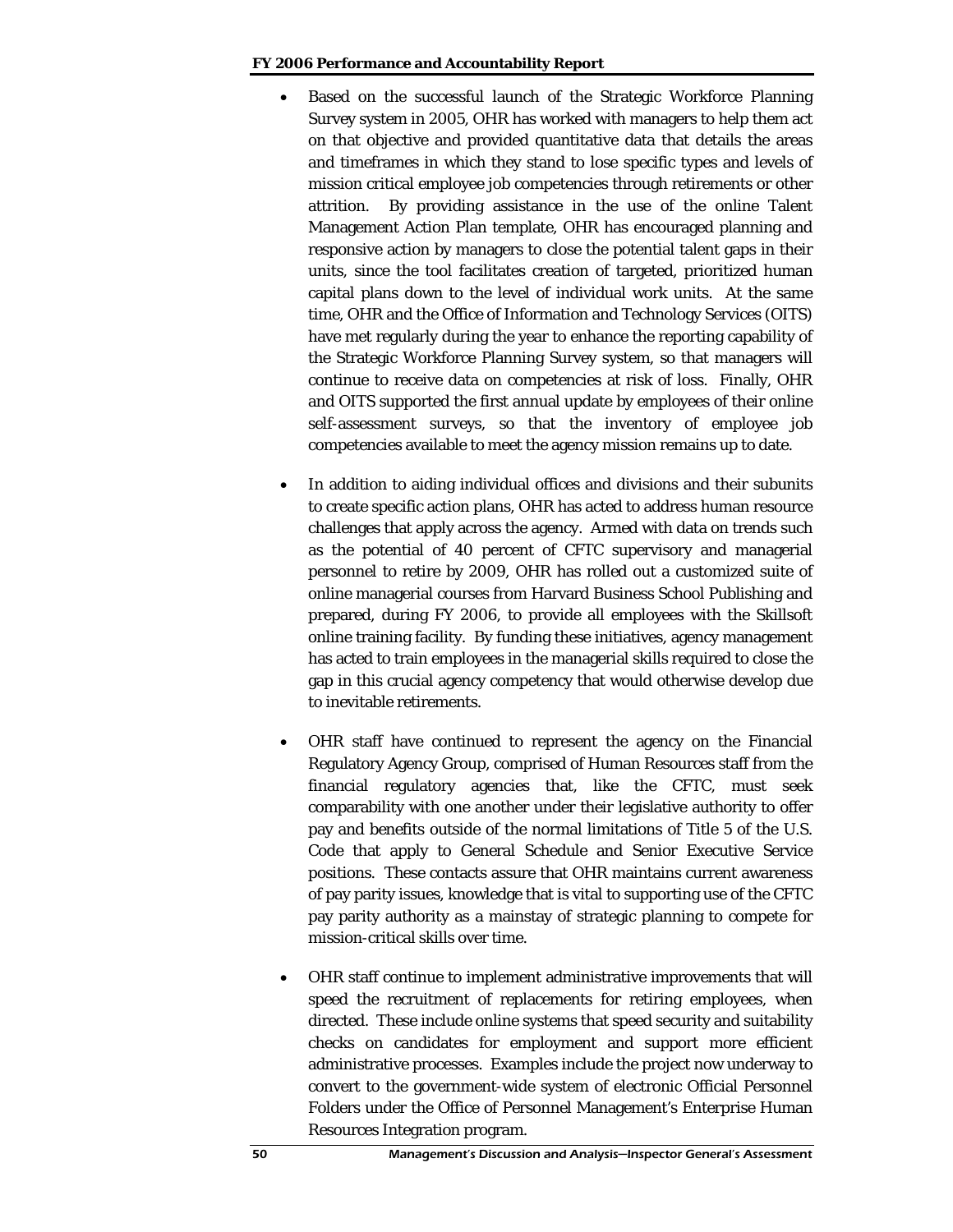### Challenge #2, Challenges in the Marketplace

### FY 2005 IG Assessment:

*"The Commodity Futures Modernization Act of 2000 (CFMA) transformed the agency from a prescriptive regulator into an oversight regulatory agency. The agency's regulatory mission over the futures industry is guided by core principles stated in the CFMA. Recent innovations in the industry such as the initial public offerings of major Chicago based futures exchanges and futures commission merchants (FCM) have broadened the impact of any malfeasance within the futures industry. How the agency handles unanticipated events such as market disruptions and FCM bankruptcies will be closely watched by a worldwide audience. To date, management has handled major turbulences that have occurred during the fiscal year."* 

## FY 2006 Actions Taken or Actions in Progress:

- Commission staff reviewed for compliance with the CEA and the Commission's regulations, filings of exchanges submitted to the SEC prior to demutualization and initial public offering, including the review of the CBOT initial public offering and ongoing review of preparations for the NYMEX initial public offering. Staff also have been in contact with SEC staff when requests arise.
- Commission staff reviewed for compliance with the CEA and the Commission's regulations, exchange notifications to the Commission, including merger agreements and purchase and sale agreements, under Commission Regulation 38.5(d) when equity in an exchange is acquired by a new owner, including review of the acquisitions of equity in HedgeStreet, NYMEX and OneChicago. Such review includes evaluation, for compliance with the CEA and the Commission's regulations, of both new exchange governance documents and changes to those documents, including bylaws, articles of incorporation, and limited liability agreements or operating agreements.
- As part of its rule enforcement reviews, Commission staff considered the impact of such changes on the ability of the exchanges to continue to carry out their self-regulatory responsibilities.
- As a result of financial difficulties experienced by Refco, Inc the parent of Refco LLC, a Commission-registered FCM, the Commission mobilized its staff to ensure that all customer segregated funds at Refco LLC, were protected until such time as they were transferred in an orderly manner to other FCMs – including the eventual sale of the remaining customer accounts and certain other assets of Refco LLC, to Man Financial, Inc. (Man) on November 25, 2005. CFTC staff took the following steps to ensure that customers were fully protected: 1) examining the FCM's books and records; 2) undertaking daily calls with Refco staff on issues ranging from transfers of accounts, to satisfaction of clearing obligations, to requests to withdraw capital from the FCM; and 3) coordinating with Commission-registered DCOs to ensure that transactions were processed in a